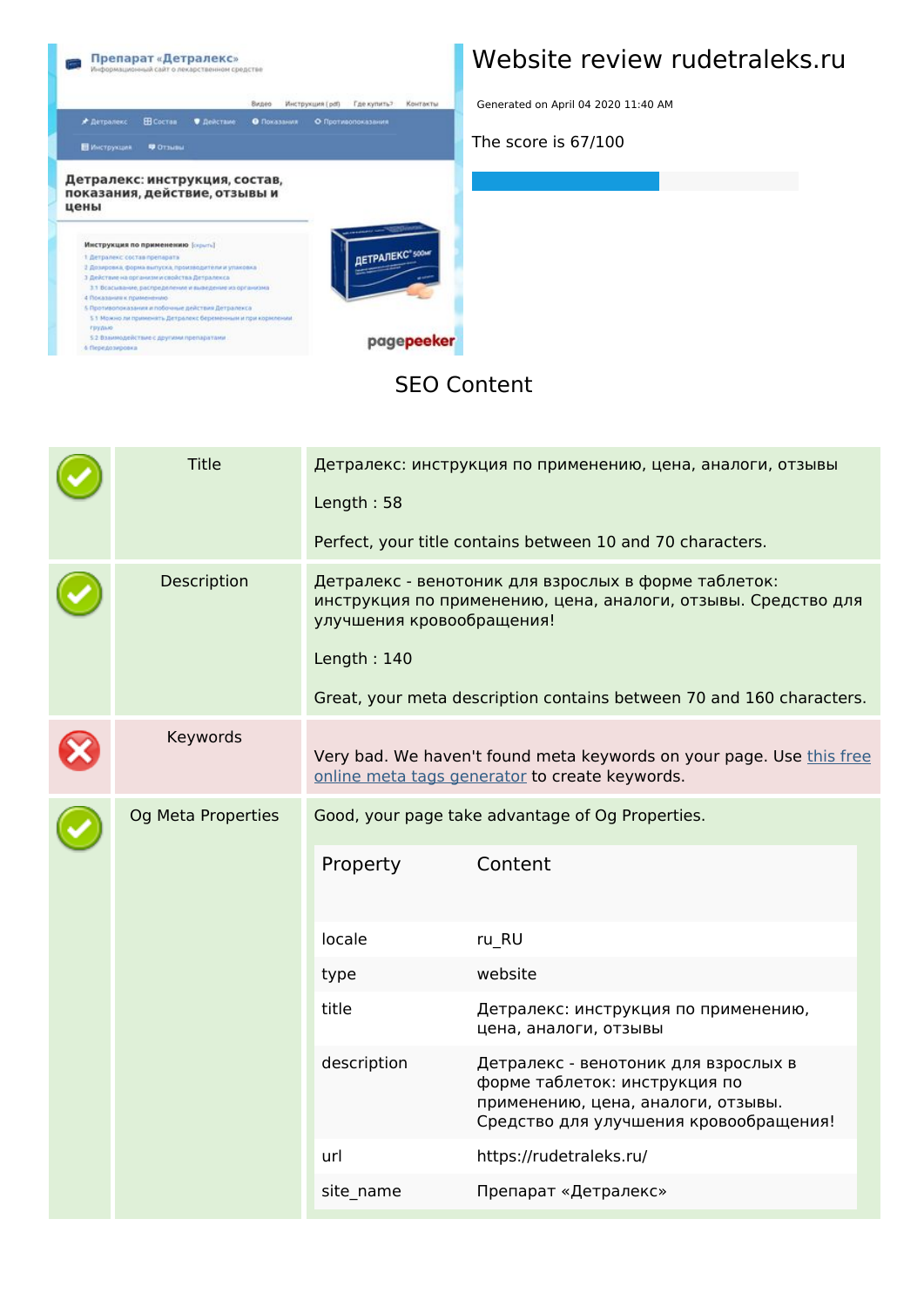#### **SEO Content**

| Headings               | H1<br>1.                                                                                              | H <sub>2</sub><br>q                                                                                                                                                                                                                                                                  | H3<br>8 | H4<br>0                                                                                                                                                                                                                                                                                                                                          | H <sub>5</sub><br>0 | H <sub>6</sub><br>0                                                                                                                                                                                                                              |
|------------------------|-------------------------------------------------------------------------------------------------------|--------------------------------------------------------------------------------------------------------------------------------------------------------------------------------------------------------------------------------------------------------------------------------------|---------|--------------------------------------------------------------------------------------------------------------------------------------------------------------------------------------------------------------------------------------------------------------------------------------------------------------------------------------------------|---------------------|--------------------------------------------------------------------------------------------------------------------------------------------------------------------------------------------------------------------------------------------------|
|                        |                                                                                                       | отзывы и цены<br>• [Н2] Детралекс: состав препарата<br>• [Н2] Показания к применению<br>• [Н2] Передозировка<br>• [Н2] Аналоги препарата Детралекс<br>кормлении грудью<br>• [НЗ] Дозировка и режим приема<br>• [НЗ] Цены Детралекса в аптеках<br>• [НЗ] Можно ли купить без рецепта? |         | • [Н2] Действие на организм и свойства Детралекса<br>• [Н2] Противопоказания и побочные действия Детралекса<br>• [Н2] Инструкция по применению Детралекса<br>• [Н2] Видео про препарата Детралекс<br>• [НЗ] Можно ли применять Детралекс беременным и при<br>• [НЗ] Взаимодействие с другими препаратами<br>• [НЗ] Важные указания по применению |                     | • [Н1] Детралекс: инструкция, состав, показания, действие,<br>• [Н2] Дозировка, форма выпуска, производители и упаковка<br>• [НЗ] Всасывание, распределение и выведение из организма<br>• [НЗ] Инструкция по приему для детей: дозировка и нормы |
| Images                 | We found 7 images on this web page.                                                                   |                                                                                                                                                                                                                                                                                      |         | 1 alt attributes are empty or missing. Add alternative text so that<br>search engines can better understand the content of your images.                                                                                                                                                                                                          |                     |                                                                                                                                                                                                                                                  |
| <b>Text/HTML Ratio</b> | Ratio: 61%<br>percent.                                                                                |                                                                                                                                                                                                                                                                                      |         | Ideal! This page's ratio of text to HTML code is between 25 and 70                                                                                                                                                                                                                                                                               |                     |                                                                                                                                                                                                                                                  |
| Flash                  |                                                                                                       |                                                                                                                                                                                                                                                                                      |         | Perfect, no Flash content has been detected on this page.                                                                                                                                                                                                                                                                                        |                     |                                                                                                                                                                                                                                                  |
| Iframe                 | Too Bad, you have Iframes on the web pages, this mean that content<br>in an Iframe cannot be indexed. |                                                                                                                                                                                                                                                                                      |         |                                                                                                                                                                                                                                                                                                                                                  |                     |                                                                                                                                                                                                                                                  |

#### **SEO Links**

| <b>URL Rewrite</b>                | Good. Your links looks friendly!                         |
|-----------------------------------|----------------------------------------------------------|
| Underscores in the<br><b>URLS</b> | Perfect! No underscores detected in your URLs.           |
| In-page links                     | We found a total of 7 links including 1 link(s) to files |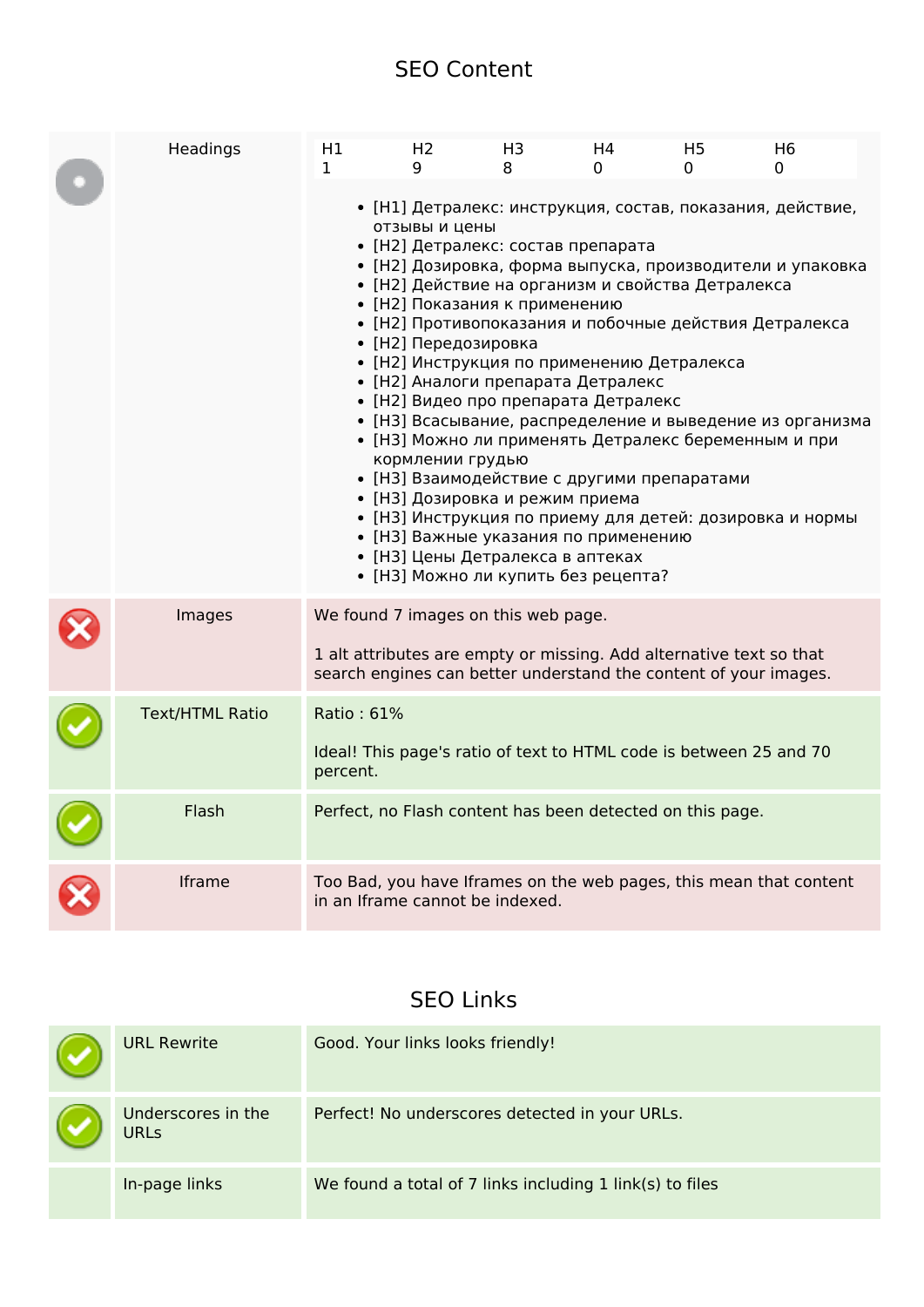### **SEO Links**

| <b>Statistics</b> | External Links: noFollow 0%          |
|-------------------|--------------------------------------|
|                   | External Links: Passing Juice 28.57% |
|                   | Internal Links 71.43%                |

# **In-page links**

| Anchor                      | <b>Type</b> | Juice         |
|-----------------------------|-------------|---------------|
| Перейти к контенту          | Internal    | Passing Juice |
| Видео                       | External    | Passing Juice |
| <u>Инструкция (.pdf)</u>    | Internal    | Passing Juice |
| Где купить?                 | External    | Passing Juice |
| Контакты                    | Internal    | Passing Juice |
| СКРЫТЬ                      | Internal    | Passing Juice |
| Политика конфиденциальности | Internal    | Passing Juice |

### **SEO Keywords**

| Keywords Cloud | препарат детралекса инструкция<br>применению при таблеток препарата |
|----------------|---------------------------------------------------------------------|
|                | средство Детралекс для                                              |

### **Keywords Consistency**

| Keyword    | Content | Title | Keywords | Description | Headings |
|------------|---------|-------|----------|-------------|----------|
| детралекс  | 27      |       | ×        |             |          |
| при        | 16      | and i | ×        | alisi       |          |
| детралекса | 15      | ×     | ×        | ×           |          |
| препарата  | 15      | ×     | ×        | ×           |          |
| препарат   | 13      | ×     | ×        | ×           |          |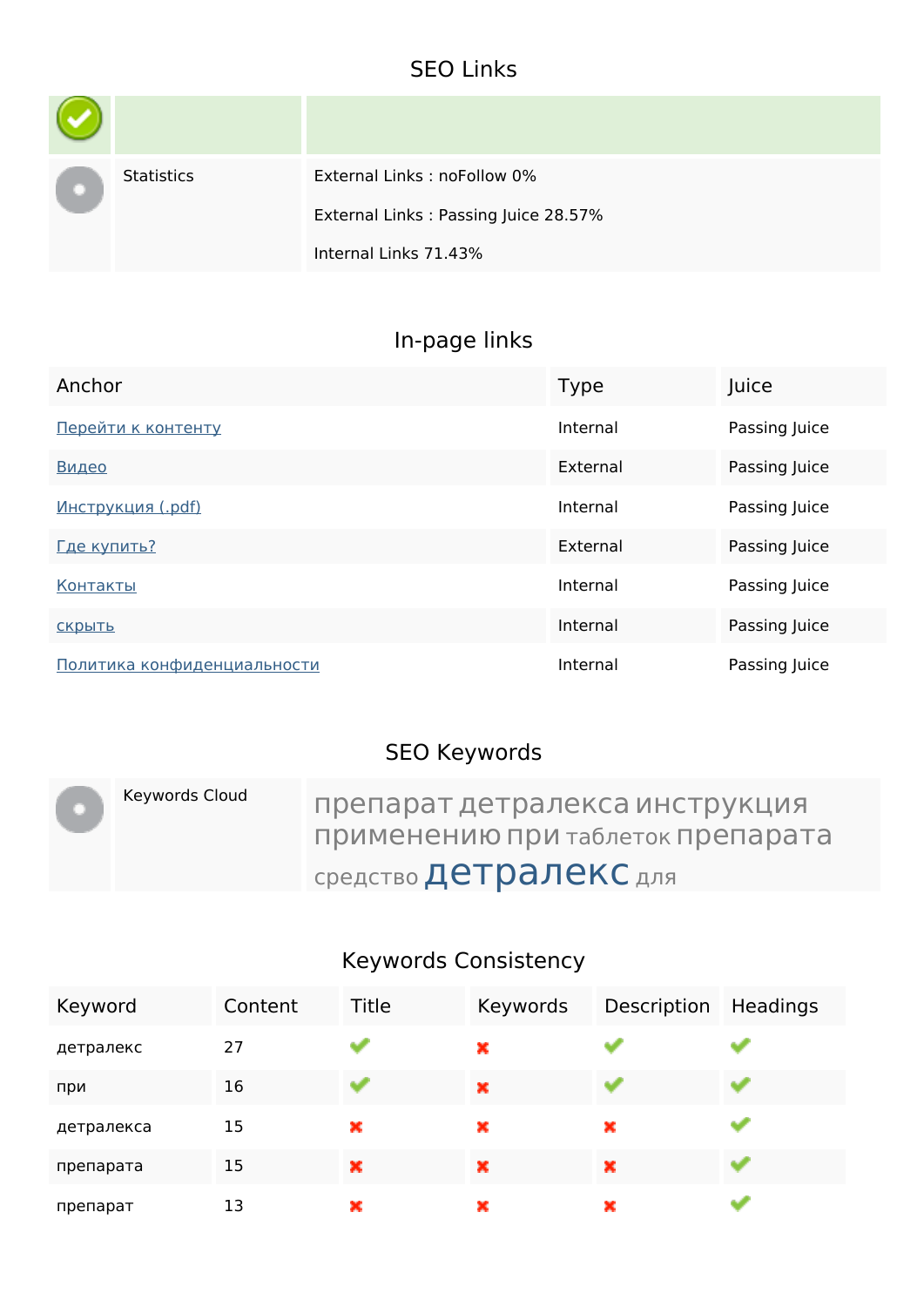## **Keywords Consistency**

## **Usability**

| Url                | Domain: rudetraleks.ru<br>Length: $14$            |
|--------------------|---------------------------------------------------|
| Favicon            | Great, your website has a favicon.                |
| Printability       | We could not find a Print-Friendly CSS.           |
| Language           | Good. Your declared language is ru.               |
| <b>Dublin Core</b> | This page does not take advantage of Dublin Core. |

#### **Document**

| Doctype              | Missing doctype                                                                                                                                                                                                                                         |  |  |
|----------------------|---------------------------------------------------------------------------------------------------------------------------------------------------------------------------------------------------------------------------------------------------------|--|--|
| Encoding             | Perfect. Your declared charset is UTF-8.                                                                                                                                                                                                                |  |  |
| <b>W3C Validity</b>  | Errors: 6<br>Warnings: 1                                                                                                                                                                                                                                |  |  |
| <b>Email Privacy</b> | Great no email address has been found in plain text!                                                                                                                                                                                                    |  |  |
| Deprecated HTML      | Great! We haven't found deprecated HTML tags in your HTML.                                                                                                                                                                                              |  |  |
| <b>Speed Tips</b>    | Excellent, your website doesn't use nested tables.<br>Too bad, your website is using inline styles.<br>×<br>Great, your website has few CSS files.<br>Perfect, your website has few JavaScript files.<br>Perfect, your website takes advantage of gzip. |  |  |